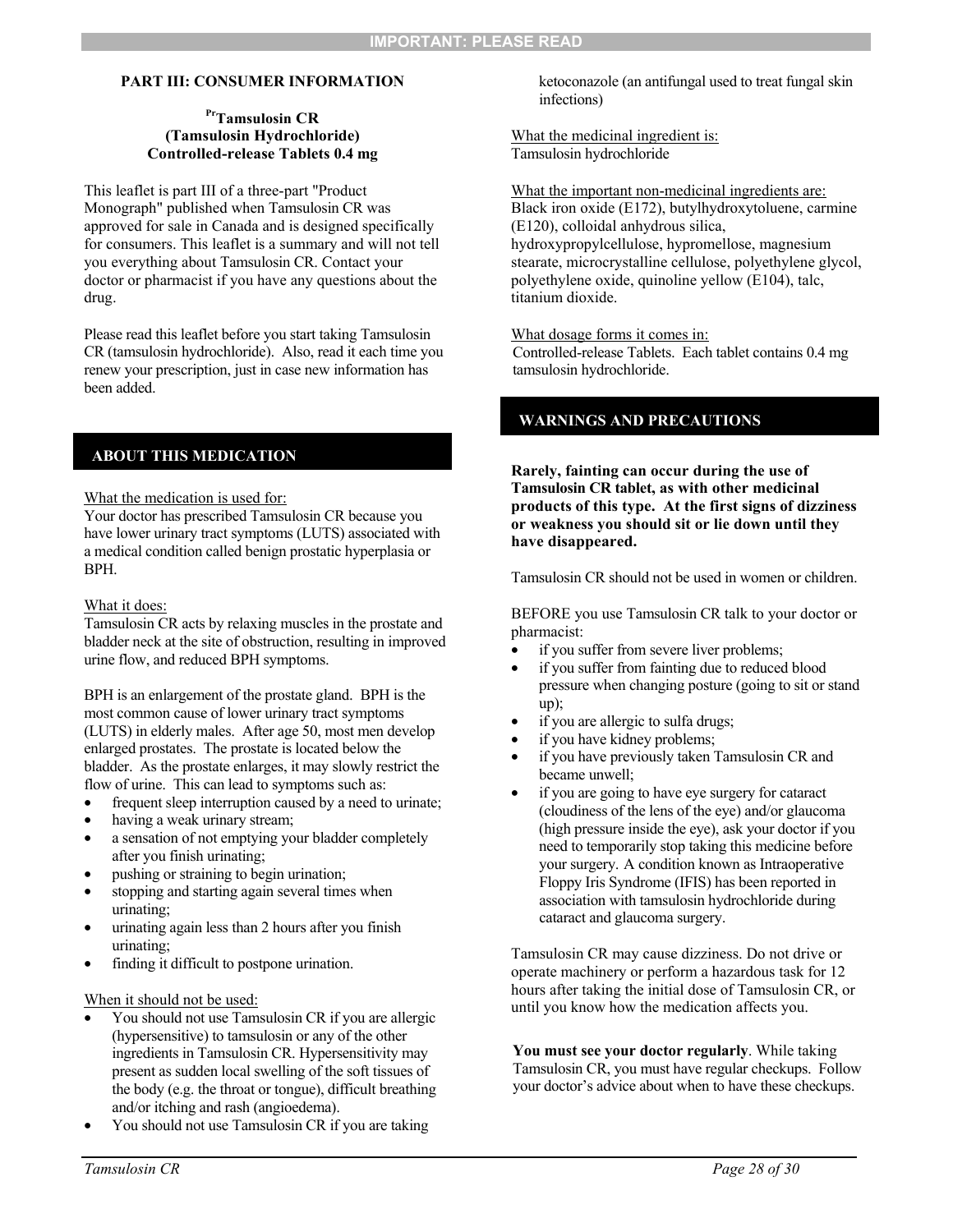# **INTERACTIONS WITH THIS MEDICATION**

Taking Tamsulosin CR with other medicines from the same class (alpha<sub>1</sub>- adrenoceptor blockers) may cause an unwanted decrease in blood pressure.

Please tell your doctor or pharmacist if you are taking or have recently taken cimetidine, ketoconazole, warfarin or any other medicines, including medicines obtained without a prescription.

# **PROPER USE OF THIS MEDICATION**

#### Usual dose:

Follow your doctor's advice about how to take Tamsulosin CR. You should take one tablet (0.4 mg) once daily at the same time each day with or without food.

Do not crush or chew Tamsulosin CR tablets. These tablets are specially formulated to control the delivery of tamsulosin hydrochloride to the blood stream.

Do not share Tamsulosin CR with anyone else; it is prescribed only for you.

If you interrupt your treatment for several days or more, resume treatment after consulting with your physician.

## Overdose:

In case of drug overdose, contact a health care practitioner, hospital emergency department or regional Poison Control Centre immediately, even if there are no symptoms.

## Missed dose:

You may take your daily Tamsulosin CR tablet later the same day if you have forgotten to take it as recommended. If you have missed a day, just continue to take your daily tablet as prescribed. Never take a double dose to make up for the forgotten tablet.

## **SIDE EFFECTS AND WHAT TO DO ABOUT THEM**

Like all prescription drugs, Tamsulosin CR may cause side effects. Side effects due to Tamsulosin CR may include:

#### Common (1-10%):

Dizziness (particularly when getting up from a seated or lying position). Abnormal ejaculation (ejaculation disorder). This means that semen does not leave the body via the urethra, but instead goes into the bladder (retrograde ejaculation) or the ejaculation volume is reduced or absent (ejaculation failure).

This phenomenon is harmless.

#### Uncommon  $(0.1-1\%)$ :

Headache, palpitations (a feeling of rapid beating of the heart that may be more forceful), reduced blood pressure (orthostatic hypotension) e.g. when getting up quickly from a seated or lying position sometimes associated with dizziness; runny or blocked nose (rhinitis), diarrhea, feeling sick and vomiting, constipation, weakness (asthenia), rashes, itching and hives (urticaria),

#### Rare (0.01-0.1%):

Fainting – at the first signs of dizziness or weakness you should sit or lie down until they have disappeared.

Allergic reaction (angioedema) – the symptoms include sudden local swelling of the soft tissues of the body (e.g. the throat or tongue), difficulty breathing and/or itching and rash.

#### Very rare  $($  < 0.01%):

Priapism (painful prolonged unwanted erection of the penis), which is unrelieved by sexual intercourse or masturbation. This condition, if untreated, can lead to permanent inability to have an erection. Stevens-Johnson syndrome (a life-threatening skin disorder which can cause: rash, sores in the mouth, and sores on the body).

## Not Known (frequency cannot be estimated from the available data)

Blurred vision or impaired vision, nose bleeds (epistaxis), serious skin rashes (erythema multiform, dermatitis exfoliative), dry mouth.

If you are undergoing eye surgery because of cloudiness of the lens (cataract) or high pressure inside the eye (glaucoma) and are already taking or have previously taken tamsulosin hydrochloride, the pupil may dilate poorly and the iris (the coloured circular part of the eye) may become floppy during the procedure.

*This is not a complete list of side effects. For any unexpected effects while taking Tamsulosin CR, contact your doctor or pharmacist immediately, so that these effects may be properly addressed.*